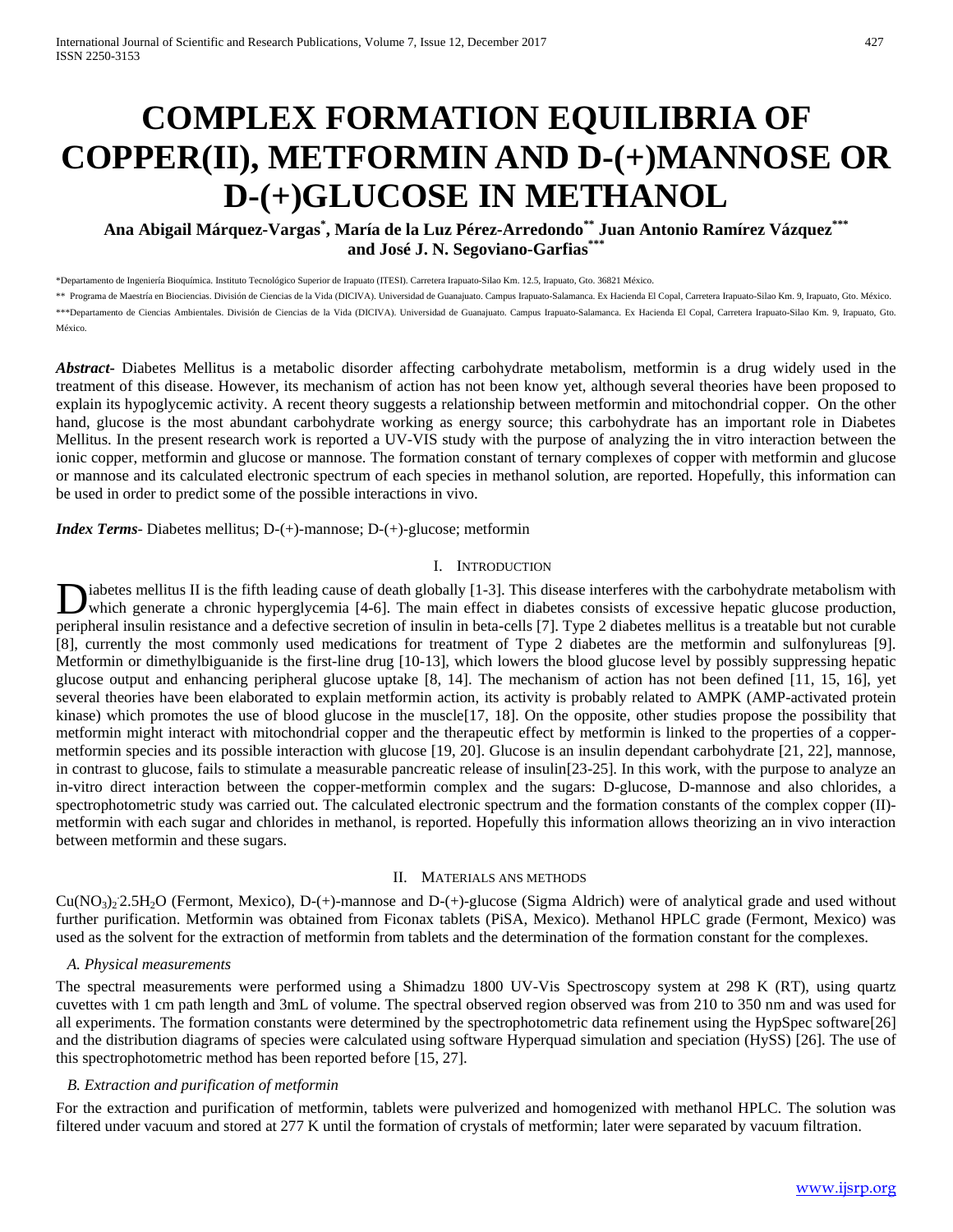*C. Equilibrium studies* 

Experiments were performed using two different stock solutions of  $D-(+)$ -mannose (man) and  $D(+)$ glucose (glc) (355.20  $\mu$ M and 488.40  $\mu$ M), metformin (met) (372.00  $\mu$ M and 496.00  $\mu$ M), chloride (Cl) (342.20  $\mu$ M and 478.80  $\mu$ M) and Cu(NO<sub>3</sub>)<sub>2</sub>.5H<sub>2</sub>O was used to prepare stock solutions of ionic copper (344.00  $\mu$ M and 481.60  $\mu$ M). In each experiment the concentration of copper and metformin were varied, metformin from  $3.72\mu$ M to  $74.40\mu$ M and  $4.96\mu$ M to  $99.20\mu$ M and  $Cu(NO<sub>3</sub>)<sub>2</sub>$ <sup>2</sup> $.5H<sub>2</sub>O$  from  $3.44\mu$ M to 68.80 µM and 4.82 µM to 96.32 µM, respectively. In each experiment, the final mannose or glucose concentration was set constant at 35.52 µM and 48.84 µM, respectively. For the systems with chloride, the chloride concentration was varied from 3.42 µM to 68.44 µM and 4.79 to 95.76 µM. A total of 40 spectra were using for the refining process in each system.

## III. RESULTS

In this study, in all the equilibrium determinations, it is required to avoid the use of ionic strength; if the ionic strength is increased a precipitation of the copper complexes occurs. Instead of water, methanol was used as the solvent. Considering that water with a donor number of 18 and methanol of 19, methanol is slightly nucleophillic than water and increase stability the complex[28-30]. Using water as solvent at physiological pH ranges is very important. Nevertheless, using water might generate hydroxylated or protonated species. The generation of several species at the same time might interfere with the formation constant determination. In this first study, water was avoided as a solvent in order to generate a starting point to find an accurate value of a formation constant so that in later studies water can be used as a solvent.

## *A. Formation constants of the copper (II)-metformin with D-(+)-mannose and D-(+)-glucose*

The formation of the complexes of copper (II) and metformin with glucose or mannose has not been reported before. Nevertheless we use as a starting point the previously reported values of the formation constants for the species copper(II)-metformin with chloride and bromide[15]. The electronic spectra of the solutions for the systems of copper(II)-metformin-D-(+)-mannose and copper(II) metformin-D-(+)-glucose are presented in Fig. 1 and 2, respectively. For both systems when the concentration of copper and metformin are increased, a hyperchromic effect at 235 nm is observed, in both systems.



Figure 1. Absorption spectra of copper (II)-metformin with  $D-(+)$ -mannose system in methanol solution, (a) For spectra 1-20: [man] = 35.52  $\mu$ M, [Cu(II)] = 3.474 $\mu$ M to 68.80  $\mu$ M and [Met]= 3.72  $\mu$ M to 74.40  $\mu$ M. (b) For spectra 21-40: [man] = 48.84  $\mu$ M, [Cu(II)] = 4.82µM to 96.32 µM and [Met]= 4.96 µM to 99.20 µM

The determination of the formation constants represents the equilibrium between  $Cu^{2+}$ , metformin, and mannose or glucose, in each system respectively. This process consisting of the simultaneous analysis of the spectra of the experiments at two different concentrations of the stock solutions of copper and metformin and the use of different concentration range of mannose or glucose. This method is based on the correlation between the spectrum obtained, the concentration of the used metal and ligands and a proposal of possible colored species. Absorbance values were obtained at several wavelengths, considering a single colored species was found plus Cu<sup>2+</sup> and  $\left[\text{Cu(met)}\right]^{2+}$ , the determination of the formation constants was achieved using the next model:  $Cu^{2+} + Met + man \approx [Cu(met)(man)]$  $^{2+}$  log  $\beta_{110}$  (1)

| $Cu^+ + Met + man \neq  Cu(met)(man) ^+$          | $log b_{110}$     |  |
|---------------------------------------------------|-------------------|--|
| $Cu^{2+} + Met + glc \approx [Cu(met)(glc)]^{2+}$ | $log \beta_{110}$ |  |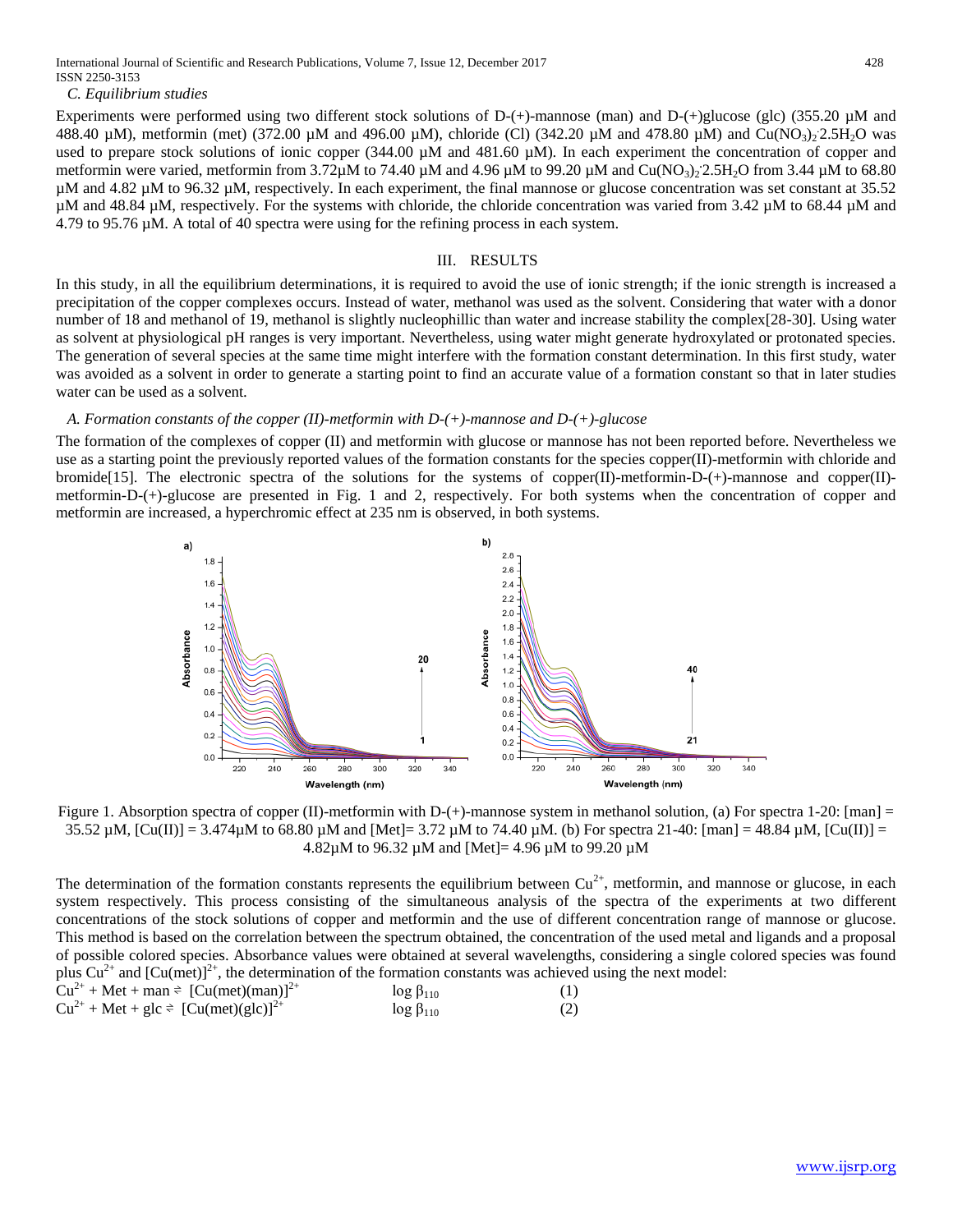

Figure 2. Absorption spectra of copper (II)-metformin with  $D-(+)$ -glucose system in methanol solution, (a) For spectra 1-20: [glc] = 35.52  $\mu$ M, [Cu(II)] = 3.474 $\mu$ M to 68.80  $\mu$ M and [Met]= 3.72  $\mu$ M to 74.40  $\mu$ M. (b) For spectra 21-40, [glc] = 48.84  $\mu$ M, [Cu(II)] = 4.82 $\mu$ M to 96.32  $\mu$ M and [Met]= 4.96  $\mu$ M to 99.20  $\mu$ M.

The logarithmic value of the formation constants obtained in this study and the summary of the experimental parameters are reported in Table 1. The results obtained shown the unique formation of a mono-species for the system with mannose or glucose, with a formation constant of log β<sub>110</sub> = 10.52  $\pm$  0.02 and log β<sub>110</sub> = 10.61  $\pm$  0.01, respectively. The calculated electronic spectrum of the species  $[Cu(met)(man)]^{2+}$  and  $[Cu(met)(glc)]^{2+}$  are shown in Fig. 3a), both species show a maximum at 235 nm and  $\varepsilon = 15880$  L mol<sup>-</sup>  $\text{m}^{\text{-1}}$  and  $\epsilon = 13806 \text{ L mol}^{\text{-1}} \text{ cm}^{\text{-1}}$ , respectively.



Figure 3. a) Calculated electronic spectra of the copper (II)-metformin with D-(+)-mannose and D-(+)-glucose complexes in methanol. (1)  $Cu^{2+}$ ; (2)  $[Cu(met)(glc)]^{2+}$ ; (3)  $[Cu(met)(man)]^{2+}$ ; (4)  $[Cu(met)]^{2+}$ . b) Calculated electronic spectra of the copper (II)-metformin with D-(+)-mannose and D-(+)-glucose with chloride complexes in methanol. (1)  $Cu^{2+}$ ; (5)  $[[Cu(met)(glc)]Cl]^{1+}$ ; (6)  $[[Cu(met)(man)]Cl]^{1+}$ ; (4)  $[Cu(met)]^{2+}$ .

In this work, the mono species of copper-metformin with mannose and glucose were found, but the *bis*-complex was not identified. This could be explained considering the nucleophilic character of methanol, which is higher than water [28, 30], also is possibly that the oxygen atoms of the sugar molecules increases the stability of the complexes and might generate a steric hindrance.

#### *B. Formation constants of the copper (II)-metformin with D-(+)-mannose or D-(+)-glucose with chloride*

The electronic spectra of the solutions for the systems of copper(II)-metformin-D-(+)-mannose and copper(II)-metformin-D-(+) glucose both with chloride are presented in Fig. 4 and 5. For both systems when the concentration of the solution with copper, metformin and chloride is increased, a hyperchromic effect at 235 nm is observed, in both systems. The determination of the formation constants represents the equilibrium between  $Cu^{2+}$ , metformin, mannose or glucose and chloride. This process consist also in the simultaneous analysis of the spectra of the experiments at two different concentrations of the stock solutions of copper, metformin mannose or glucose and chloride, and the use of different concentration ranges of mannose or glucose in each experiment. This method is based on the correlation between the spectrum obtained, the metal and the ligands concentrations used, as well a suggestion of possible colored species.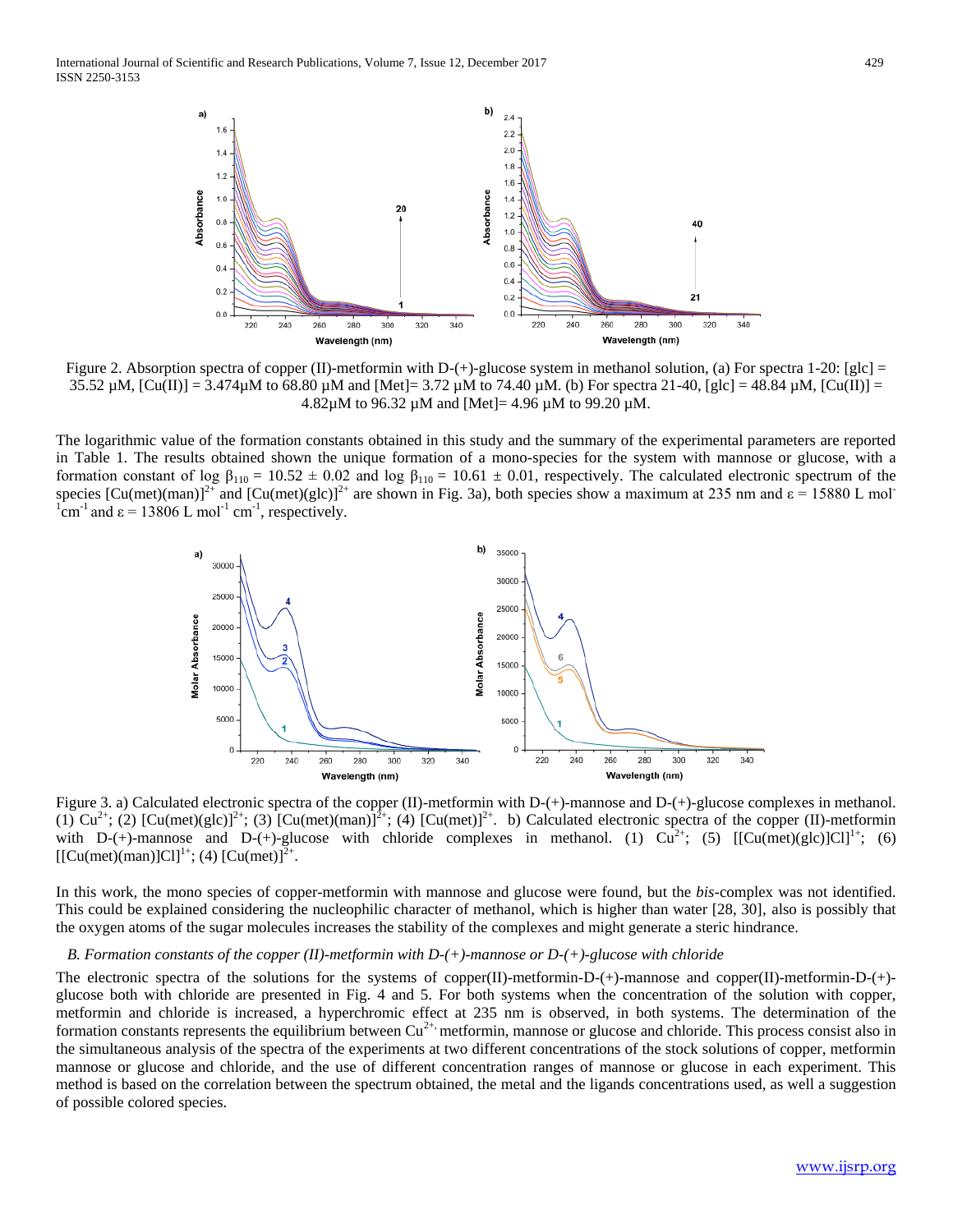| [T <sub>L</sub> ] range from 3.72 to 74.40 $\mu$ Mol L <sup>-1</sup> and 4.96 to 99.20 $\mu$ Mol L <sup>-1</sup> |             |                                                                                                                                                                                                                                                                                                                                                                                                                                                                                     |                                                                                                        |          |             |  |
|------------------------------------------------------------------------------------------------------------------|-------------|-------------------------------------------------------------------------------------------------------------------------------------------------------------------------------------------------------------------------------------------------------------------------------------------------------------------------------------------------------------------------------------------------------------------------------------------------------------------------------------|--------------------------------------------------------------------------------------------------------|----------|-------------|--|
|                                                                                                                  |             | [T <sub>M</sub> ] range from 3.44 to 68.80 µMol L <sup>-1</sup> and 4.82 to 96.32 µMol L <sup>-1</sup>                                                                                                                                                                                                                                                                                                                                                                              |                                                                                                        |          |             |  |
| Solution composition                                                                                             |             |                                                                                                                                                                                                                                                                                                                                                                                                                                                                                     | [T <sub>X</sub> ] constant at 35.52 and 48.84 $\mu$ Mol L <sup>-1</sup>                                |          |             |  |
|                                                                                                                  |             | Ionic strength, electrolyte                                                                                                                                                                                                                                                                                                                                                                                                                                                         |                                                                                                        | Not used |             |  |
|                                                                                                                  |             | pH range                                                                                                                                                                                                                                                                                                                                                                                                                                                                            |                                                                                                        | Not used |             |  |
| Experimental method                                                                                              |             | Spectrophotometric titration                                                                                                                                                                                                                                                                                                                                                                                                                                                        |                                                                                                        |          |             |  |
| Temperature                                                                                                      |             | $25^{\circ}$ C                                                                                                                                                                                                                                                                                                                                                                                                                                                                      |                                                                                                        |          |             |  |
| Total number of data points                                                                                      |             | Cu complexation: 40 solution spectra                                                                                                                                                                                                                                                                                                                                                                                                                                                |                                                                                                        |          |             |  |
| Method of calculation                                                                                            |             | HypSpec                                                                                                                                                                                                                                                                                                                                                                                                                                                                             |                                                                                                        |          |             |  |
| Species                                                                                                          | Equilibrium |                                                                                                                                                                                                                                                                                                                                                                                                                                                                                     | $Log \beta$                                                                                            |          | σ           |  |
| $[Cu(met)(man)]^{2+}$                                                                                            |             | $\left[\text{Cu(met)}\right]^{2+}$ + man $\approx \left[\text{Cu (met)(man)}\right]^{2+}$                                                                                                                                                                                                                                                                                                                                                                                           | $\log \beta_{110} = 10.52 \pm 0.02$                                                                    |          | 0.0147      |  |
|                                                                                                                  |             | [T <sub>L1</sub> ] range from 3.42 to 68.44 µMol L <sup>-1</sup> and 4.79 to 95.76 µMol L <sup>-1</sup>                                                                                                                                                                                                                                                                                                                                                                             |                                                                                                        |          |             |  |
|                                                                                                                  |             | [T <sub>L</sub> ] range from 3.72 to 74.40 $\mu$ Mol L <sup>-1</sup> and 4.96 to 99.20 $\mu$ Mol L <sup>-1</sup>                                                                                                                                                                                                                                                                                                                                                                    |                                                                                                        |          |             |  |
|                                                                                                                  |             |                                                                                                                                                                                                                                                                                                                                                                                                                                                                                     | [T <sub>M</sub> ] range from 3.44 to 68.80 µMol L <sup>-1</sup> and 4.82 to 96.32 µMol L <sup>-1</sup> |          |             |  |
| Solution composition                                                                                             |             | [T <sub>X</sub> ] constant at 35.52 and 48.84 $\mu$ Mol L <sup>-1</sup>                                                                                                                                                                                                                                                                                                                                                                                                             |                                                                                                        |          |             |  |
|                                                                                                                  |             | Ionic strength, electrolyte                                                                                                                                                                                                                                                                                                                                                                                                                                                         |                                                                                                        | Not used |             |  |
|                                                                                                                  |             | pH range                                                                                                                                                                                                                                                                                                                                                                                                                                                                            |                                                                                                        |          | Not used    |  |
| Experimental method                                                                                              |             | Spectrophotometric titration                                                                                                                                                                                                                                                                                                                                                                                                                                                        |                                                                                                        |          |             |  |
| Temperature                                                                                                      |             | $25^{\circ}$ C                                                                                                                                                                                                                                                                                                                                                                                                                                                                      |                                                                                                        |          |             |  |
| Total number of data points                                                                                      |             | Cu-ligand-chloride to mannose complexation: 40 solution spectra                                                                                                                                                                                                                                                                                                                                                                                                                     |                                                                                                        |          |             |  |
| Method of calculation                                                                                            |             | HypSpec                                                                                                                                                                                                                                                                                                                                                                                                                                                                             |                                                                                                        |          |             |  |
| Species                                                                                                          | Equilibrium |                                                                                                                                                                                                                                                                                                                                                                                                                                                                                     |                                                                                                        |          |             |  |
| $[Cu(met)(man)Cl]^{+}$                                                                                           |             | $[Cu(met)Cl]^{+}$ + man $\approx$ $[Cu(met)(man)Cl]^{1+}$   $\log \beta_{111} = 15.64 \pm 0.01$                                                                                                                                                                                                                                                                                                                                                                                     | $Log \beta$                                                                                            |          | σ<br>0.0059 |  |
| Solution composition                                                                                             |             | [T <sub>L</sub> ] range from 3.72 to 74.40 $\mu$ Mol L <sup>-1</sup> and 4.96 to 99.20 $\mu$ Mol L <sup>-1</sup><br>[T <sub>M</sub> ] range from 3.44 to 68.80 µMol L <sup>-1</sup> and 4.82 to 96.32 µMol L <sup>-1</sup><br>[T <sub>X</sub> ] constant at 35.52 and 48.84 $\mu$ Mol L <sup>-1</sup><br>Ionic strength, electrolyte<br>Not used                                                                                                                                    |                                                                                                        |          |             |  |
|                                                                                                                  |             | pH range                                                                                                                                                                                                                                                                                                                                                                                                                                                                            |                                                                                                        | Not used |             |  |
| Experimental method                                                                                              |             |                                                                                                                                                                                                                                                                                                                                                                                                                                                                                     |                                                                                                        |          |             |  |
|                                                                                                                  |             | Spectrophotometric titration                                                                                                                                                                                                                                                                                                                                                                                                                                                        |                                                                                                        |          |             |  |
| Temperature<br>Total number of data points                                                                       |             |                                                                                                                                                                                                                                                                                                                                                                                                                                                                                     | $25^{\circ}$ C                                                                                         |          |             |  |
|                                                                                                                  |             | Cu complexation: 40 solution spectra                                                                                                                                                                                                                                                                                                                                                                                                                                                |                                                                                                        |          |             |  |
| Method of calculation                                                                                            |             | HypSpec                                                                                                                                                                                                                                                                                                                                                                                                                                                                             |                                                                                                        |          |             |  |
| Species                                                                                                          | Equilibrium |                                                                                                                                                                                                                                                                                                                                                                                                                                                                                     | $Log \beta$                                                                                            |          | $\sigma$    |  |
| $[Cu(met)(glc)]^{2+}$                                                                                            |             | $[Cu(met)]^{2+}$ + glc $\neq$ [Cu (met) (glc)] <sup>2+</sup>                                                                                                                                                                                                                                                                                                                                                                                                                        | $\log \beta_{110} = 10.61 \pm 0.01$                                                                    |          | 0.0052      |  |
| Solution composition                                                                                             |             | [T <sub>L1</sub> ] range from 3.42 to 68.44 µMol L <sup>-1</sup> and 4.79 to 95.76 µMol L <sup>-1</sup><br>[T <sub>L</sub> ] range from 3.72 to 74.40 $\mu$ Mol L <sup>-1</sup> and 4.96 to 99.20 $\mu$ Mol L <sup>-1</sup><br>[T <sub>M</sub> ] range from 3.44 to 68.80 µMol L <sup>-1</sup> and 4.82 to 96.32 µMol L <sup>-1</sup><br>[T <sub>X</sub> ] constant at 35.52 and 48.84 $\mu$ Mol L <sup>-1</sup><br>Ionic strength, electrolyte<br>Not used<br>Not used<br>pH range |                                                                                                        |          |             |  |
| Experimental method                                                                                              |             | Spectrophotometric titration                                                                                                                                                                                                                                                                                                                                                                                                                                                        |                                                                                                        |          |             |  |
| Temperature                                                                                                      |             | $25^{\circ}$ C                                                                                                                                                                                                                                                                                                                                                                                                                                                                      |                                                                                                        |          |             |  |
| Total number of data points                                                                                      |             | Cu-ligand-chloride to glucose complexation: 40 solution spectra                                                                                                                                                                                                                                                                                                                                                                                                                     |                                                                                                        |          |             |  |
| Method of calculation                                                                                            |             | HypSpec                                                                                                                                                                                                                                                                                                                                                                                                                                                                             |                                                                                                        |          |             |  |
|                                                                                                                  |             |                                                                                                                                                                                                                                                                                                                                                                                                                                                                                     |                                                                                                        |          |             |  |
| Species                                                                                                          | Equilibrium |                                                                                                                                                                                                                                                                                                                                                                                                                                                                                     | $Log \beta$                                                                                            |          | $\sigma$    |  |
| $[Cu(met)(glc)Cl]^{+}$                                                                                           |             | $[Cu(met)Cl]^+$ + glc $\geq$ $[Cu(met)(glc)Cl]^{1+}$                                                                                                                                                                                                                                                                                                                                                                                                                                | $\log \beta_{111} = 16.18 \pm 0.01$                                                                    |          | 0.0066      |  |

Table 1: Summary of experimental parameters for the complex system of copper (II)-metformin-D-(+)-mannose or D-(+)glucose and systems with halides in methanol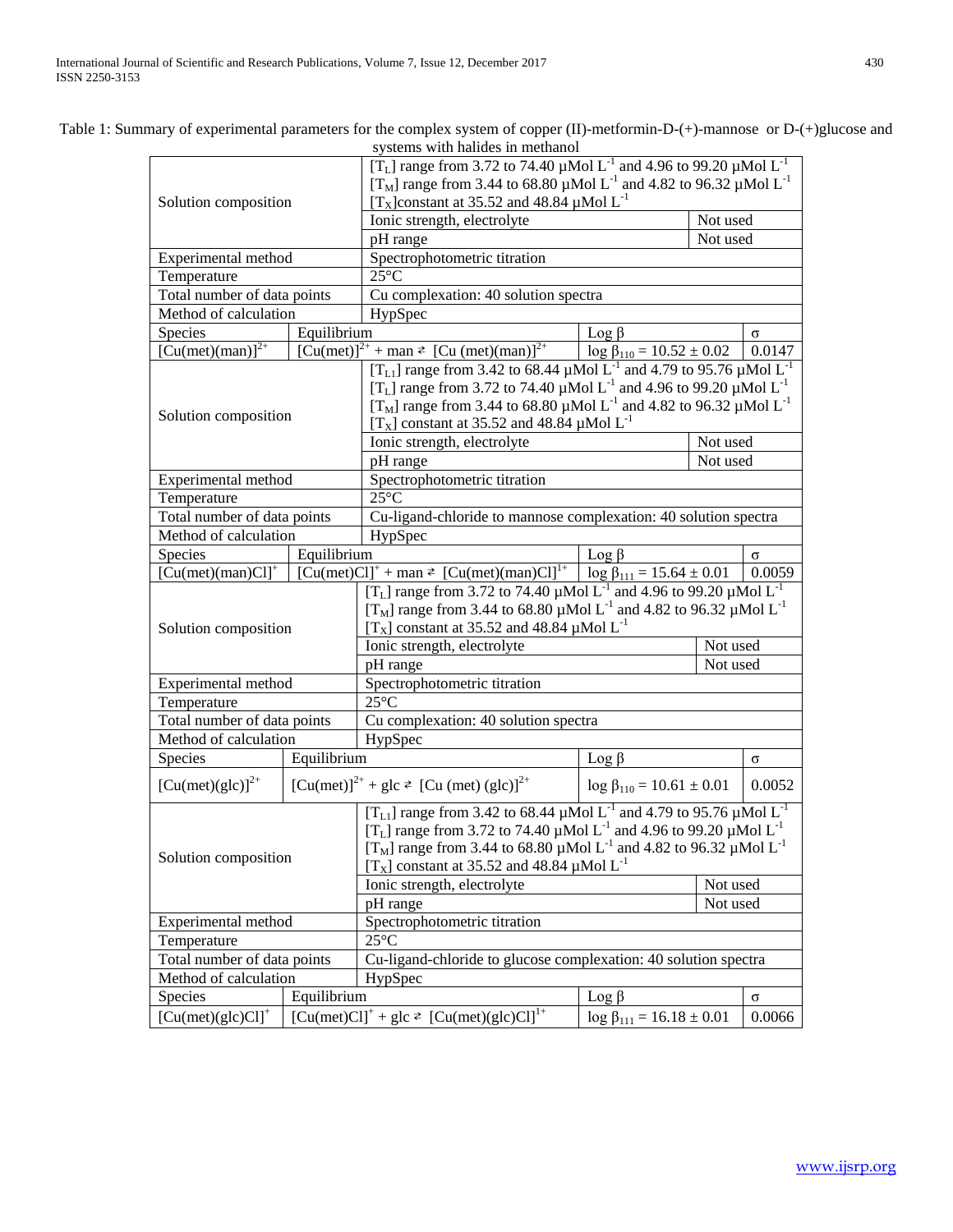Absorbance values were obtained at several wavelengths, considering a single colored species were found plus  $Cu^{2+}$ ,  $[Cu(met)]^{2+}$  and  $[Cu(met)(man)]^{2+}$  or  $[Cu(met)(glc)]^{2+}$ , the determination of the formation constants was achieved using the next model:



Figure 4. Absorption spectra of copper (II)-metformin-D-(+)-mannose with chloride system in methanol solution: (a) For spectra 1-20,  $[\text{man}] = 35.52 \,\mu\text{M}$ ,  $[\text{Cu(II)}] = 3.474 \,\mu\text{M}$  to 68.80  $\mu\text{M}$ ,  $[\text{Met}] = 3.72 \,\mu\text{M}$  to 74.40  $\mu\text{M}$  and  $[\text{Cl}] = 3.42 \,\mu\text{M}$  to 68.44  $\mu\text{M}$ . (b) For spectra 21-40,  $[man] = 48.84 \mu M$ ,  $[Cu(II)] = 4.82 \mu M$  to 96.32  $\mu$ M,  $[Met] = 4.96 \mu M$  to 99.20  $\mu$ M and  $[Cl] = 4.79 \mu M$  to 95.76  $\mu$ M.



Figure 5. Absorption spectra of copper (II)-metformin-D-(+)-glucose with chloride system in methanol solution: (a) For spectra 1-20,  $[g] = 35.52 \mu M$ ,  $[Cu] = 3.474 \mu M$  to 68.80  $\mu$ M,  $[Met] = 3.72 \mu M$  to 74.40  $\mu$ M and  $[C] = 3.42 \mu M$  to 68.44  $\mu$ M. (b) For spectra 21-40,  $[g|c] = 48.84 \mu M$ ,  $[Cu(H)] = 4.82 \mu M$  to 96.32  $\mu$ M,  $[Met] = 4.96 \mu M$  to 99.20  $\mu$ M and  $[C] = 4.79 \mu M$  to 95.76  $\mu$ M.

The logarithmic value of the formation constants obtained in this study and the summary of the experimental parameters are reported in Table 1. The results obtained shown the unique formation of a mono-species for the system with mannose or glucose and chloride, with a formation constant of  $\log \beta_{111} = 15.64 \pm 0.01$  and  $\log \beta_{111} = 16.21 \pm 0.01$ , respectively. The calculated electronic spectrum of the species  $\text{[Cu(met)(man)(Cl)]}^{1+}$  and  $\text{[Cu(met)(glc)(Cl)]}^{1+}$  are shown in Fig. 3b, this spectrum have a maximum at 235 nm and  $\varepsilon = 15183$ L mol-1 cm-1 and  $\varepsilon$  = 14293 L mol-1 cm-1, respectively.

# *C. Distribution curves of the systems of copper(II)-metformin-D-(+)-mannose and copper(II)-metformin-D-(+)-mannose-chloride*

The Fig. 6a and b shows the distribution diagrams of the system copper(II)-metformin-D-(+)-mannose and copper(II)-metformin-D- (+)-mannose-chloride. A solution with an equimolar concentration of copper (II), metformin and mannose has a formation of 94.6% for  $[Cu(met)(man)]^{2+}$  and about of 5.40% of ionic copper. For the chloride experiments, a solution with an equimolar concentration of copper(II), metformin, mannose and chloride, yields approximately 98.65% of  $[[Cu(met)(man)]Cl]^{1+}$  and 1.35% of ionic copper.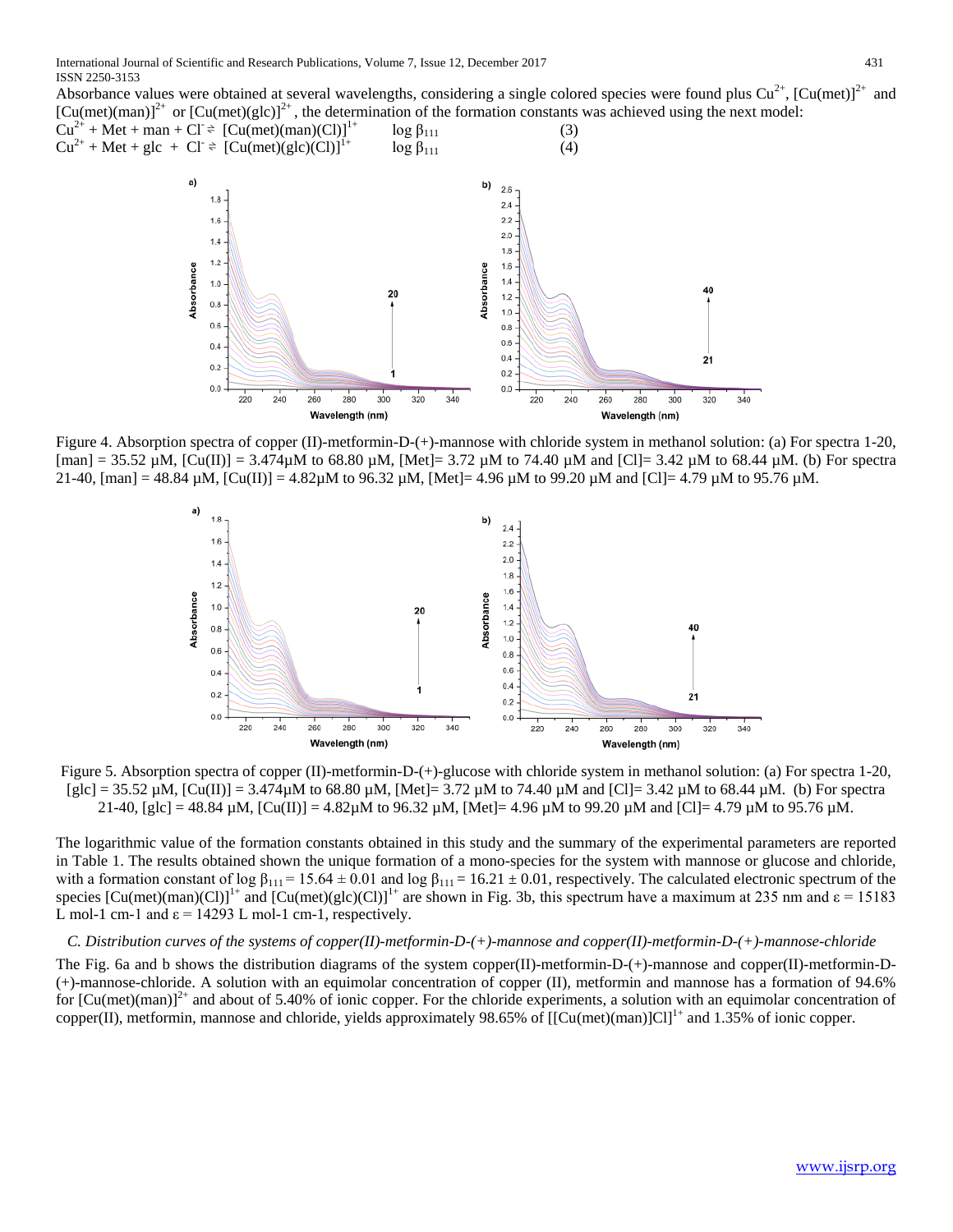International Journal of Scientific and Research Publications, Volume 7, Issue 12, December 2017 432 ISSN 2250-3153



Figure 6. Formation curves of the copper (II)-metformin-D-(+)-mannose complexes in methanol a) [man]=  $35.52 \mu$ M and copper (II) range from 3.474 $\mu$ M to 68.80  $\mu$ M. b) For system with chloride. [man]= 35.52  $\mu$ M and copper (II) range from 3.474 $\mu$ M to 68.80  $\mu$ M.

*D. Distribution curves of the systems of copper(II)-metformin-D-(+)-glucose and copper(II)-metformin-D-(+)-glucose-chloride*

The Fig. 7a and b shows the distribution diagrams of the system copper(II)-metformin-D-(+)-glucose and copper(II)-metformin-D-(+) glucose-chloride. A solution with an equimolar concentration of copper (II), metformin and glucose has a formation of 95.41% for  $[Cu(met)(glc)]^{2+}$  and less of 4.59% of ionic copper. For the chloride experiments, a solution with an equimolar concentration of copper(II), metformin, glucose and chloride, yields approximately 99.73% of  $\left[\frac{\text{Cu}(\text{met})(\text{glc})}{\text{Cu}(\text{met})(\text{glc})}\right]$ <sup>1+</sup> and 0.27% of ionic copper.



Figure 7. Formation curves of the copper (II)-metformin-D-(+)-glucose complexes in methanol a) [glc]= 35.52 µM and copper (II) range from 3.474 $\mu$ M to 68.80  $\mu$ M. b) For system with chloride [glc]= 35.52  $\mu$ M and copper (II) range from 3.474 $\mu$ M to 68.80  $\mu$ M.

# IV. CONCLUSION

The study of the stability of metal complexes is a great research area to theorize possible interactions in biological systems. According to the results obtained in this study, the complex copper-metformin-glucose have a slightly higher formation constant compared with the other system with mannose, nevertheless the glucose and mannose systems have a similar stability. On the other hand, the use of chloride increases the affinity for interacting with the sugar molecule. Also the formation constants of the systems with chloride are quite similar. Nevertheless, considering that the formation constants values of the copper-metformin species with each sugar molecule are non-statistically distinguished. If this interaction occurs in vivo systems, the copper-metformin complex is not capable to distinguish the interacting sugar and possibly an additionally mechanism should be present.

#### ACKNOWLEDGMENTS

The authors wish to thank the **Secretaría de Educación Pública (SEP)** through **PRODEP** program also to the **Secretaría de Innovación, Ciencia y Educación Superior (SICES)** for its economic support through their program "Convocatoria de Investigadores Jóvenes 2016", are gratefully acknowledged.

#### **REFERENCES**

<sup>[1]</sup> K. Al-Rubeaan, A. M. Youssef, H. M. Ibrahim, A. H. Al-Sharqawi, H. AlQumaidi, D. AlNaqeb*, et al.*, "All-cause mortality and its risk factors among type 1 and type 2 diabetes mellitus in a country facing diabetes epidemic," *Diabetes Research and Clinical Practice,* vol. 118, pp. 130-139, 8// 2016.